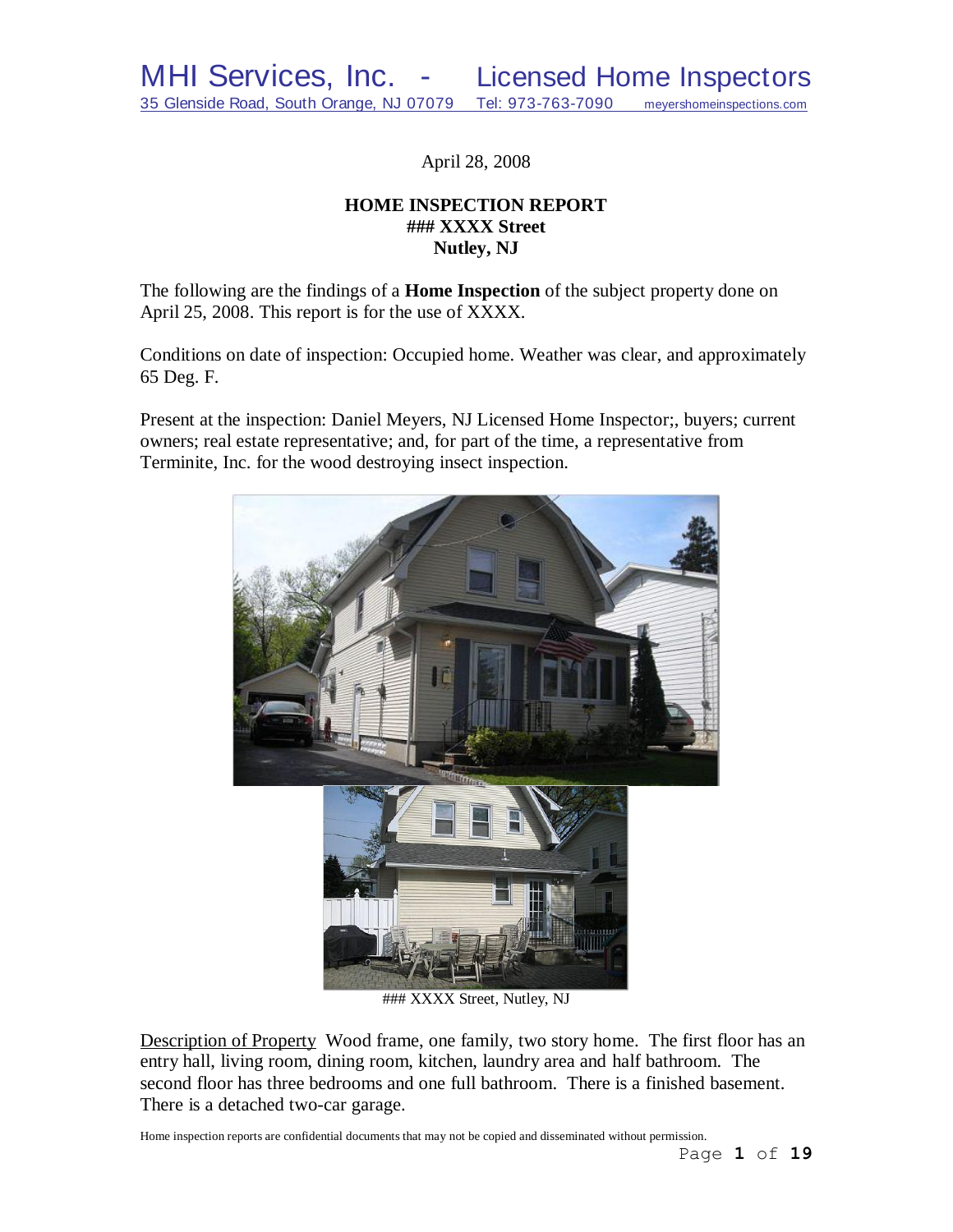*Advisory Note Regarding Construction and Renovation Permits This home appears to have had reconstruction and renovation work done after it was originally constructed. The renovations may, or may not have, been performed in accordance with local municipal requirements. We do not review relevant building plans or permits or approvals as part of a home inspection, and therefore this home inspection should not be taken as an endorsement or certification of renovation or re-construction work that may have been done on this home.*

Exterior Facades

Front, Type: Textured aluminum siding at all exposures. Condition: Functional.

Trim, Type: Metal, wood

Condition: **Some roof edge trim at the left rear is loose.**

# **Recommendations:**

**Have loose roof edge trim repaired.**

## Windows

Type: Mostly replacement vinyl frame, double hung, double glazed replacement units, with some casement type double glazed units.

A representative number of windows were tested. All windows were visually examined.

Condition:

- o Most windows were found to be in functional condition.
- o **Windows in the right rear bedroom have condensation staining between the double glazing, which is usually a result of defective thermopane seal. This is generally not possible to clean.**



Condensation stained window

## **Recommendations:**

**Have stained window glazing in the right rear bedroom replaced.**

Exterior Doors

Front: Wood and glass, in functional condition. Rear: Wood and glass, in functional condition.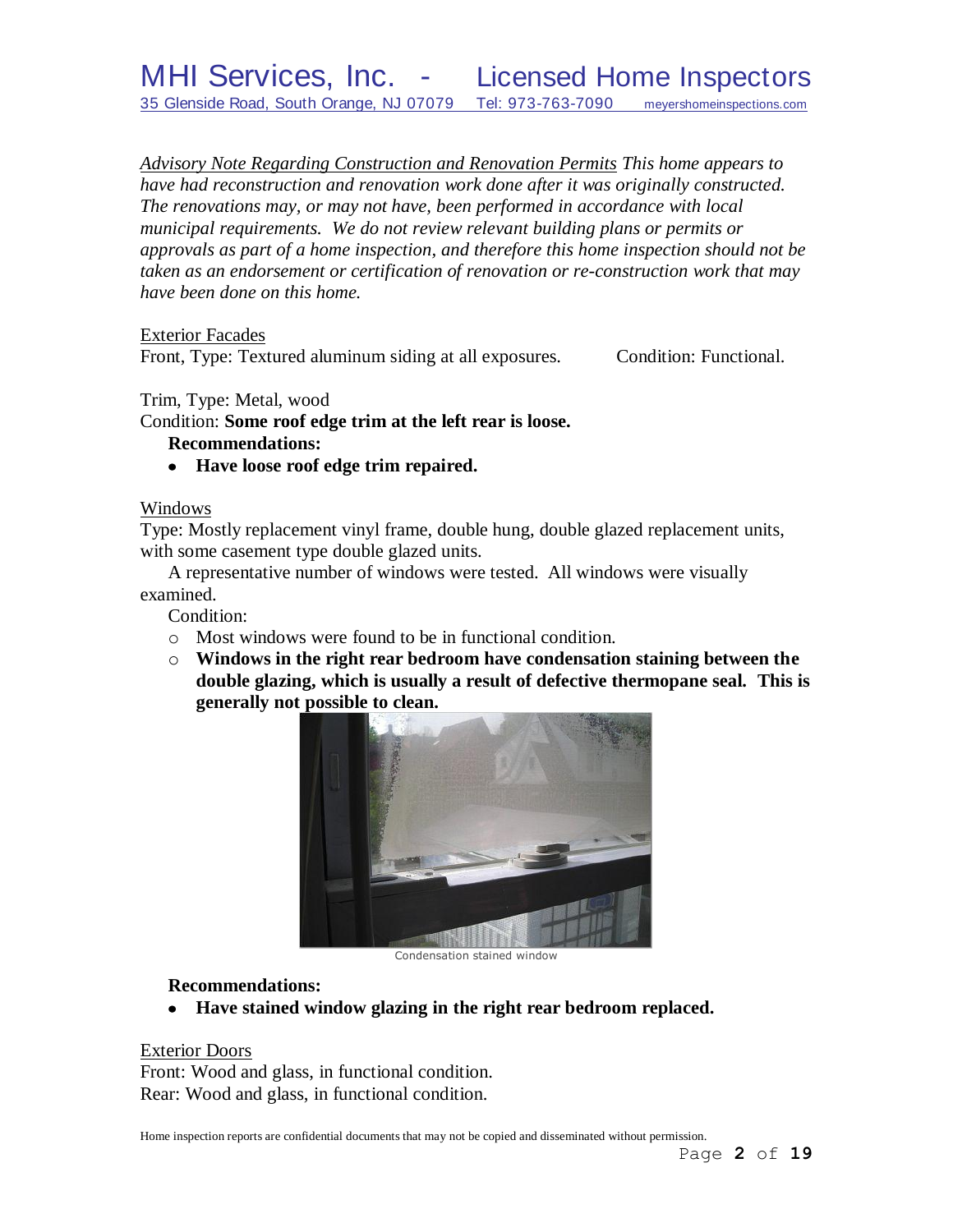Interior Doors Wood and glass, in functional condition.

## Foundation Walls & Structural Supports

This home is built mostly over a full basement with a raised masonry foundation. The front and rear sections are built over inaccessible crawlspaces.

Foundation Wall Condition:

o Functional where visible.

*Limitation of our Ability to Inspect: Most parts of the masonry foundation walls and concrete slab were covered with finish materials or access to directly inspect was blocked by furnishings, and this limits our ability to fully evaluate these components. Hidden defects may be present behind finish materials or below ground.*

Intermediate structural supports: Concrete filled steel tubular and/or masonry columns. Condition:

o Functional condition where visible.

Floor Framing: Dimensional lumber floor joists, resting on the foundation walls and on a wood main beam.

Condition:

- o **Some sections of the flooring are not level, particularly in the kitchen.**
- o **Termite damage is present at the rear wood sill plate, between the basement and rear crawlspace.**



Termite damaged sill plate

Wall Framing: Dimensional lumber, with wood or wood product sheathing on the exterior and plaster or drywall on the interior.

Condition:

o Walls throughout the home are functionally adequate where visible.

Roof framing: Dimensional lumber for a pitched roof.

Roof Sheathing: Wood board.

Condition:

o **One roof rafter is cracked.**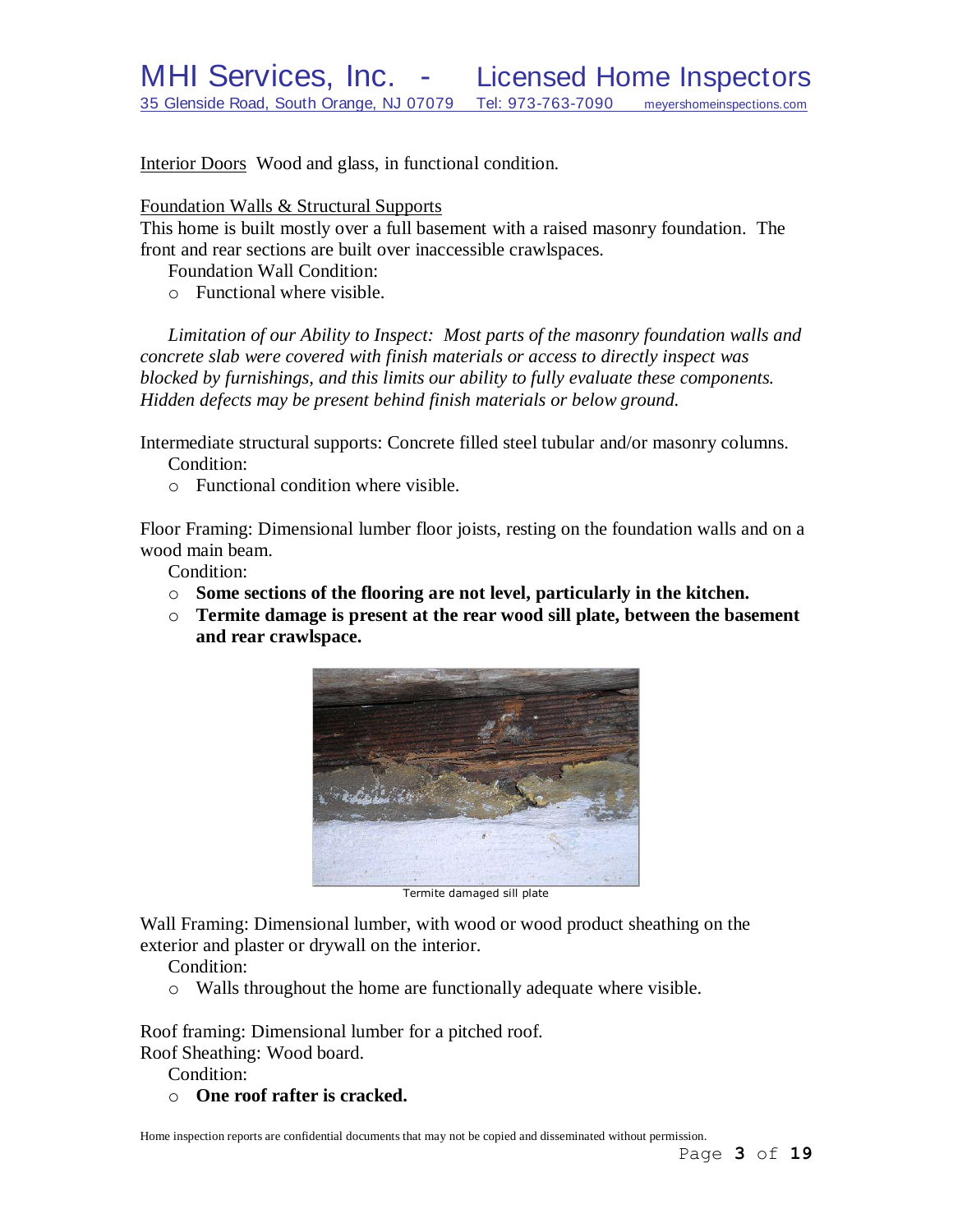

Cracked roof rafter

o **One roof rafter near the attic entry has been notched to allow the attic hatch to close, weakening the rafter.**



Notched rafter is weakened

*Note: Finish materials in the home prevented access to directly inspect the foundation walls and structural supports, and our findings are limited by this*.

### **Recommendations:**

- **Have a qualified contractor familiar with wood destroying insect damage repair further evaluate and repair termite damaged sections of structural framing.**
- **See the separate wood destroying insect report from Terminite, Inc. for more information relating to the wood framing of this home. If evidence of wood destroying insect infestation is found, then be aware that further evaluation would be required to assure that hidden damage to structural members is not present.**
- **Have a qualified contractor repair or adequately reinforce the cracked and notched rafters in the attic.**
- **See Roof Drainage section – make sure water around the home is well controlled, with no accumulation near the base of the home. This can help reduce the possibility of foundation settlement in the future.**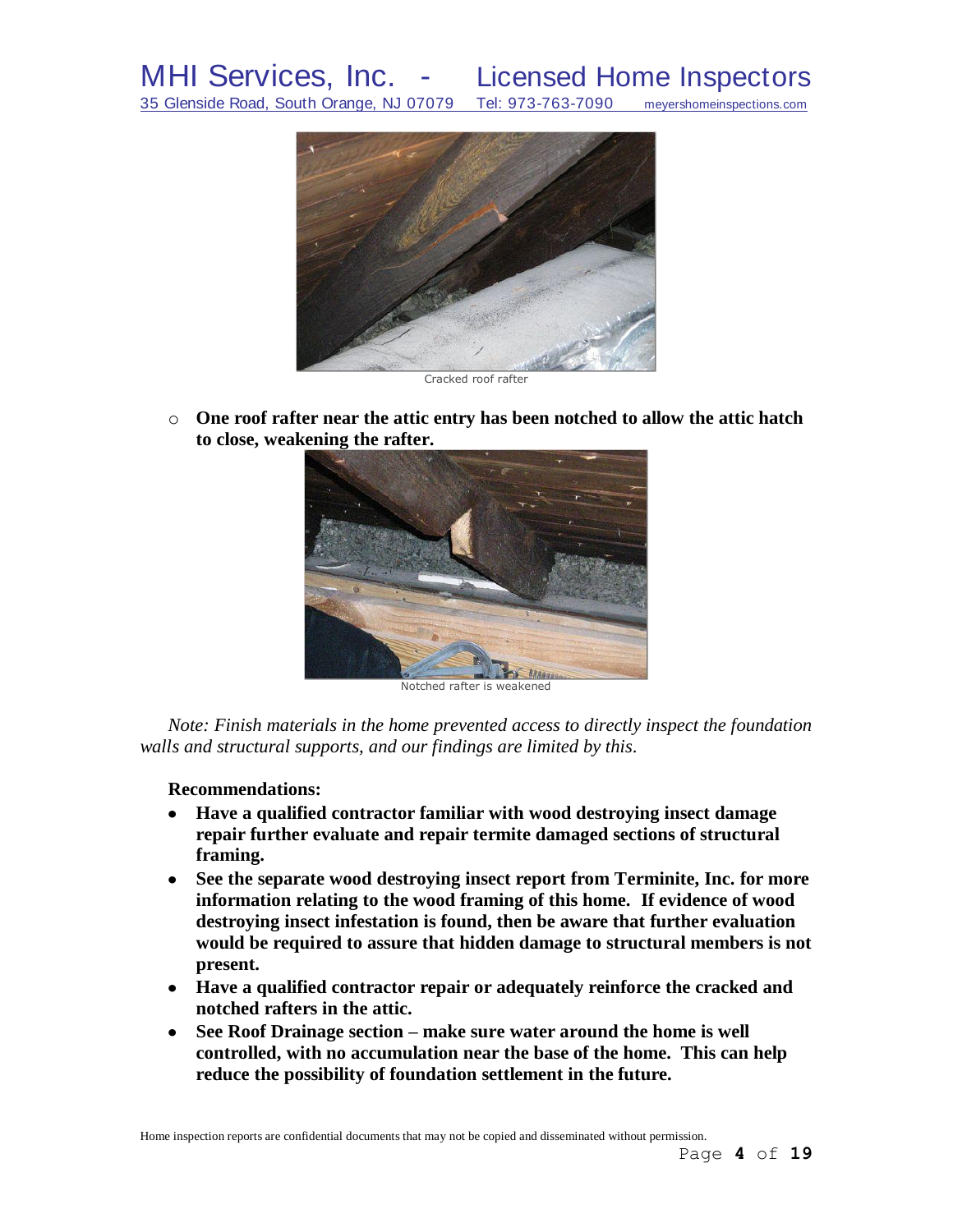Wood Destroying Insects We do not inspect for wood destroying insect infestation, however as a convenience and as a matter of expedience, an inspection for the presence of wood destroying insects has been ordered by us for this property. The official results of this wood destroying insect inspection will be sent to you under separate cover by the provider of this service, Terminite, Inc, Tel: 908-353-6938.

## **Recommendations:**

**Carefully read the separate wood destroying insect report from Terminite, Inc. and be guided by the recommendations therein.**

Exterior Soil Grading and Drainage

Soil Grade & Clearance to Wood Elements of the Home: Front: Adequate. Back: Adequate. Left: Adequate. Right: Adequate.

## Drainage Conditions:

o No unusual water conditions were found on the date of inspection.

*If present, inadequate soil clearance to wood frame structure or adverse soil grading can result in damage to the wood frame structure and masonry foundation due to chronic wet conditions.*

Roof Drainage System Roof drainage is by metal gutters and leaders (downspouts) attached to the roof and siding. Most downspouts discharge into newer underground drain pipe.

*Inadequate or defective roof drainage systems, if present, can lead to water entry into the basement, foundation damage and/or roof leakage.*

# **Recommendations:**

- **Direct any above ground downspout discharge points as far away and downhill from the base of the home as is practical.**
- **Have the roof drainage system cleaned and maintained on a regular basis by a qualified gutter maintenance company.**

Roof The roofs, flashings and penetrations were inspected by the following methods:

- o Visual observation from the ground with the aid of field glasses.
- o Partially from within attic crawlspaces.
- o Finish materials on ceilings and walls on the upper living level were tested where possible with a moisture meter.
- o The underside of the roof was tested where possible with a moisture meter.

Roof Type and Description: The roofs are pitched and covered with asphalt shingles.

# Condition:

- o Roof shingles appeared to be serviceable on the date of inspection.
- o **Stained areas suggesting prior leaks or moisture condensation were seen on**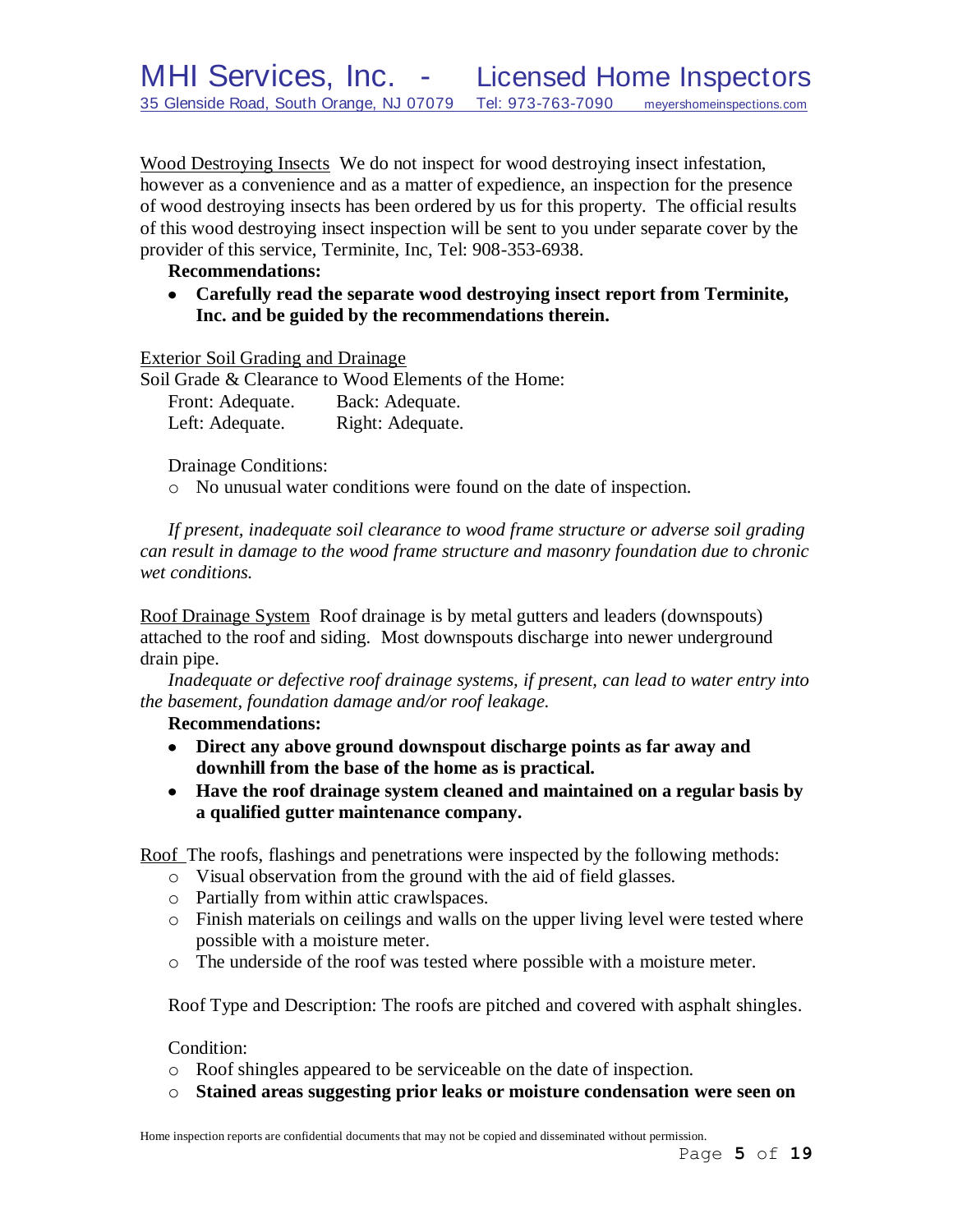### **the underside of the roof in the attic crawlspaces.**

Roof Ventilation:

o Ridge vents only.

## **Roof ventilation appears to be inadequate. Ridge vents require other ventilation such as roof edge (soffit vents) to be effective.**

*Inadequate roof ventilation can lead to damage to the roof structure, reduced shingle life or mold conditions in the attic.*

### **Recommendations:**

o **Have a qualified roofer add more ventilation to this roof, such as roof edge (soffit) vents.**

*Our roof evaluation consists of an inspection of the exterior surface covering, including an*  inspection of visible flashing details. A steeply pitched roof is usually inspected from the ground by use of *binoculars. If safely accessible, a moderately pitched roof will be mounted and walked for close inspection. The underside of the roof decking is also closely inspected where accessible, and we use a professional moisture meter to evaluate stained areas that may be evidence of leakage. The interior finished surfaces of the home, especially ceilings and walls at the top or attic floor, are also inspected for evidence of leakage, and a moisture meter is used to evaluate suspect areas.*

*If we see evidence of roof leakage, we will say so in our report, and recommend that further evaluation and repair or roof replacement be done. Often we see stains on the underside of the roof deck or at ceilings that strongly suggest that the roof has leaked. Depending on the season of the year and recent weather, as well as recent painting or repair done by the owner, we may not be able to say if the roof is currently leaking. What we can say with certainty, is that all roofs eventually leak, and for older homes, parts of the roof system such as flashings in valleys or at the chimneys and plumbing vents may never have been replaced even if the roof surface has been re-covered. Consequently, our inspection report should not be taken as a guarantee that the roof will not leak, but simply as a report on the condition of the roof as we found it on the date of inspection.*

### Driveway & Paths

Driveway Type: Asphalt. Driveway Condition: Functional. Path Type: Masonry. Path Condition: Functional. Sidewalk Type: Concrete. Sidewalk Condition: Functional.

Deck None present.

**Patio** 

Type: Pavers Location: Rear Condition: Functional

### Description & Condition of Entrances

Front Entry Area: Masonry steps, in functional condition.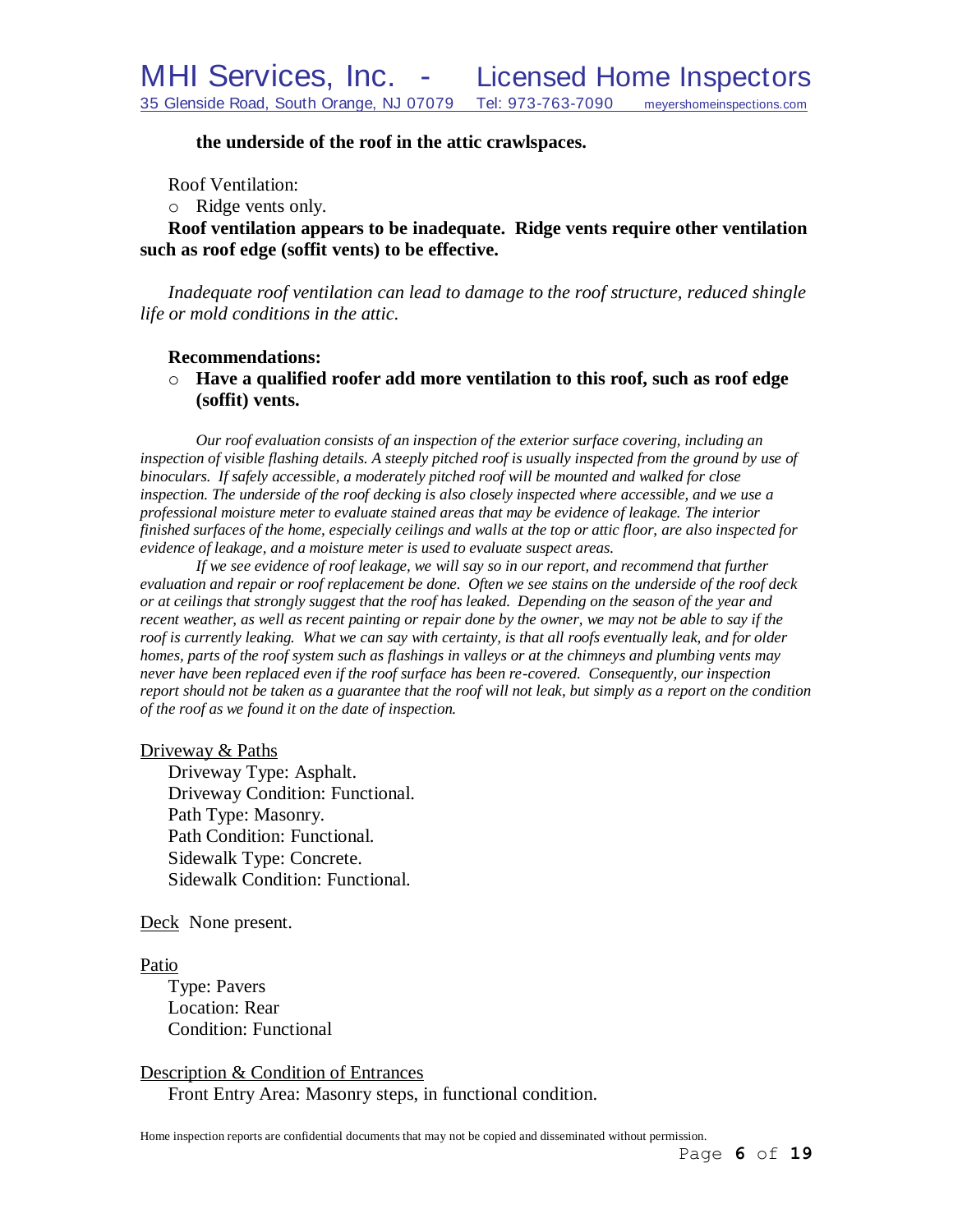Back Entry Area: Masonry steps, in functional condition.

Masonry Chimney(s) This home has one masonry chimney.

The exterior of the masonry chimney was inspected by the following methods:

- o Visual observation from the ground with the aid of field glasses.
- o Partially from within the basement, attic and/or other interior spaces.

## **Condition:**

- o The exterior of the chimney appeared to be functional on the date of inspection.
- o **Sections of this chimney may be very old, and interior flue defects and/or blockages are possible.**

Please Note: *A home inspection cannot properly evaluate the condition of the interior components of the chimneys, and we do not include this in our service. An interior inspection of chimneys is a specialist service provided by chimney inspectors and contractors.*

## **Recommendations:**

- **The National Fire Protection Association and the National Chimney Sweep**   $\bullet$ **Guild recommend that, due to the advanced age or other conditions, a Level-2 Inspection of the chimney and internal components be done to rule out hidden potential safety defects***.*
- **Have a qualified chimney contractor service or repair the chimney(s) as required to assure long term function and safety.**

Fireplace None present.

## Electrical System

Voltage: 240/120 volts Ampere Capacity: 100 amperes. Capacity may be **inadequate** for present usage of this home. Service entrance location: Overhead Electrical Grounding: Metallic water main.

Circuit Breaker and/or Fuse panels:

o Circuit breaker main panel located in the basement.

Circuit Breaker/Fuse inspection methods:

o Removal of panel cover with inspection of wiring on the interior.

Conditions: Visual inspection of the components and wiring within circuit breaker panel(s) found the following condition(s):

o **Two double tapped circuit breakers (more than one wire connected to a circuit breaker) are present in the panel. This is incorrect wiring technique.**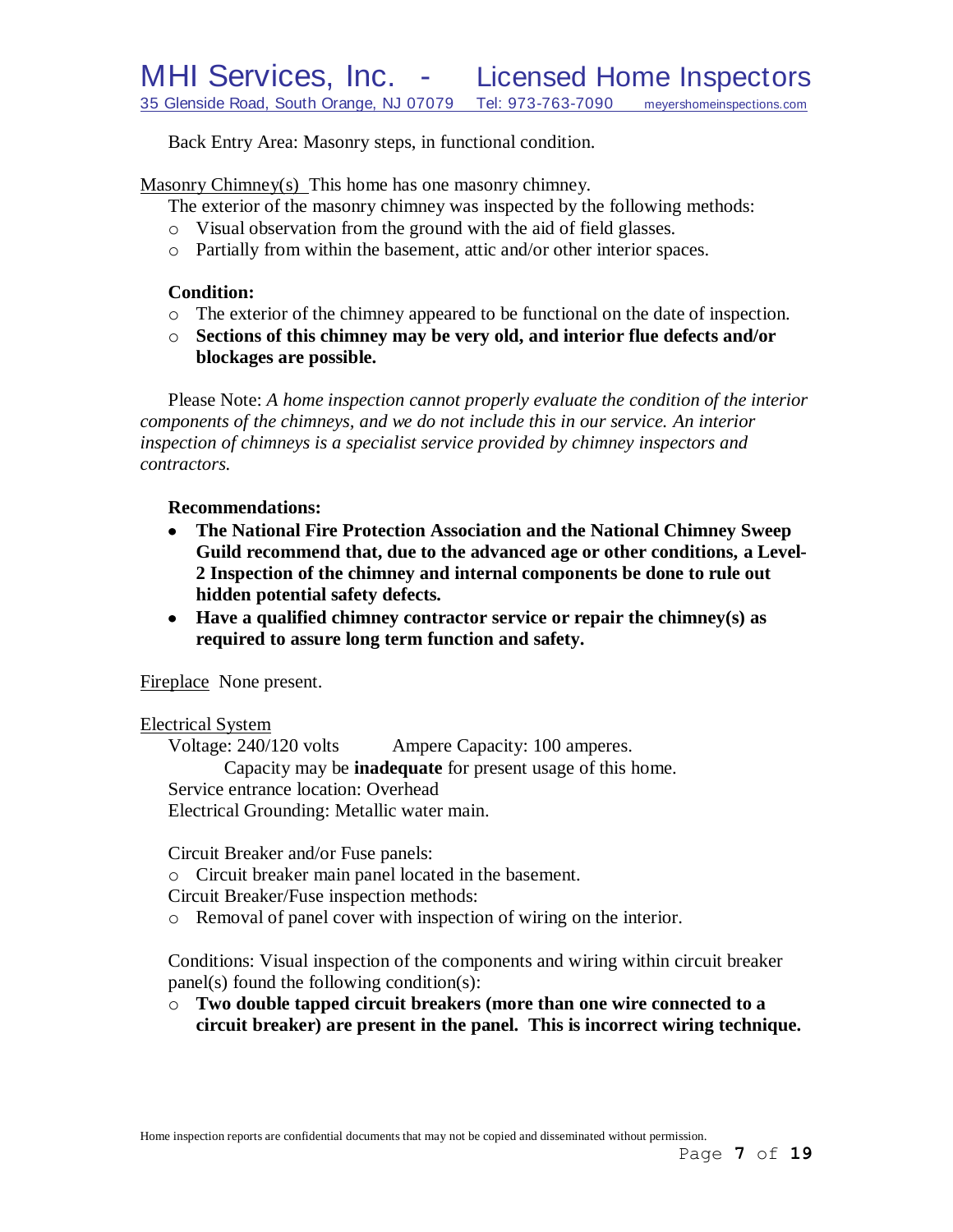MHI Services, Inc. - Licensed Home Inspectors

35 Glenside Road, South Orange, NJ 07079 Tel: 973-763-7090 meyershomeinspections.com



Double tapped breaker

- o **The panel is small and is full.**
- o **Some corrosion is present in the circuit breaker panel, which suggests prior water entry.**



Panel corrosion

Branch circuit wiring:

- o Plastic sheathed cable
- o Metallic sheathed cable

Branch circuit conductor material appears to be copper for all 15 and 20 ampere solid conductor circuits.

Conditions:

o **Some uncovered electrical junction boxes were found behind finish walls in the basement.**



Uncovered electrical junction box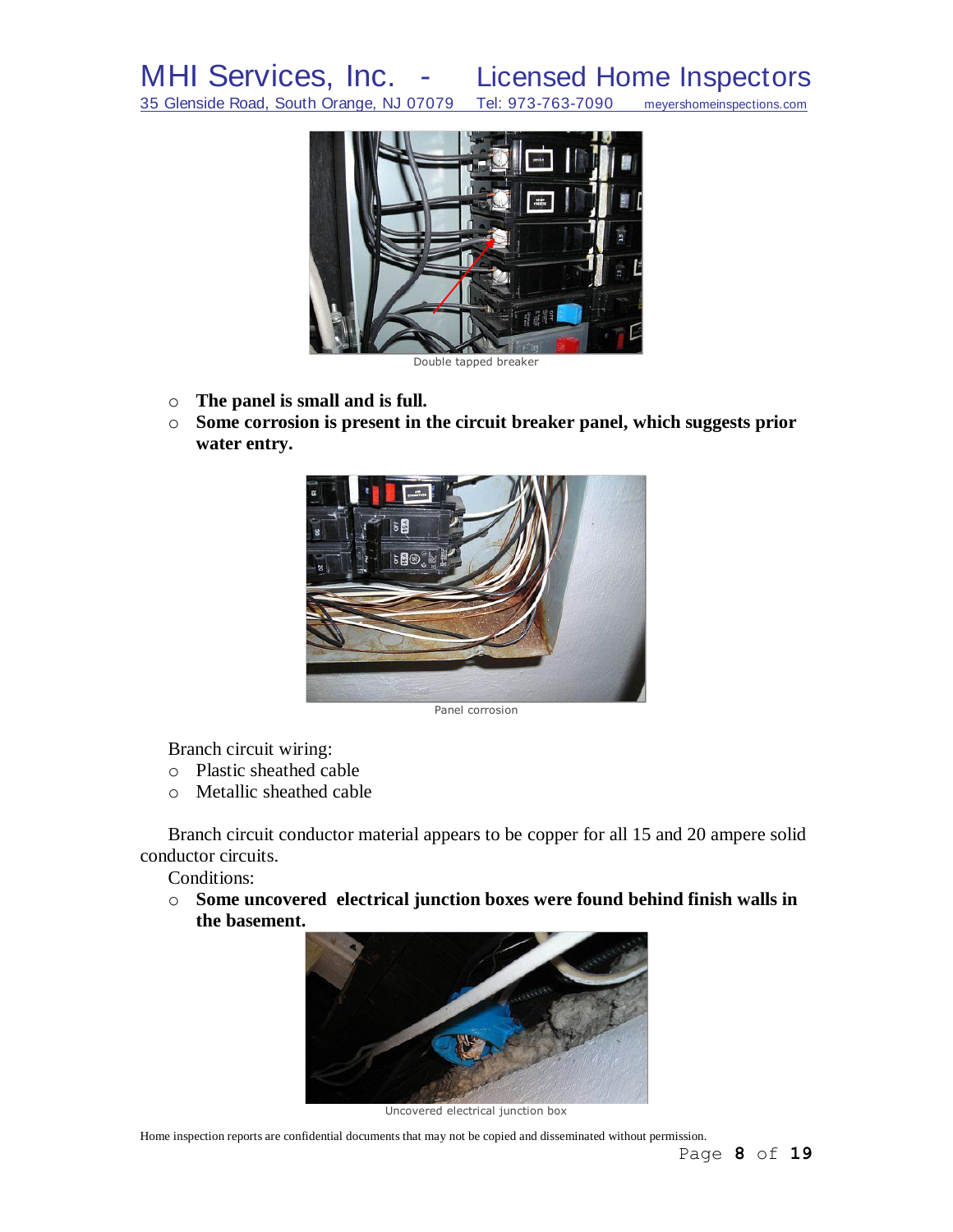# MHI Services, Inc. - Licensed Home Inspectors 35 Glenside Road, South Orange, NJ 07079 Tel: 973-763-7090 meyershomeinspections.com

*Note: Homes built between the years 1910 and 1935 were sometimes wired with what is known as knob & tube branch circuits, which are no longer considered to be acceptable by most underwriting agencies. This home appears to have been built in the period when this wiring was common, and it is possible that such wiring is present within walls and ceilings.*

Receptacles are partly grounded three pin units and partly older two pin units. A representative number of 120 volt three pin receptacles were tested, with no functional defects found.

**Functional GFCI electrical receptacles are NOT present in all wet areas of all bathrooms with electrical receptacles.** *GFCI electrical receptacles provide protection against electric shocks in wet areas.*

### **Recommendations:**

- **Have a licensed electrician eliminate the double tapped condition in the**   $\bullet$ **circuit breaker panel and evaluate the components within the panel for hidden damage from water entry and repair as may be needed.**
- **We recommend an upgrade in electrical service capacity to 200 amperes.**
- **Have a licensed electrician install functional GFCI electrical receptacles in all wet areas of the home including kitchens and bathrooms that lack them.**
- **Have a licensed electrician evaluate the home with regard to knob & tube wiring. If found to be present, it is advisable to have such wiring disabled and/or removed, with the affected circuits replaced with approved wiring.**
- **Have a licensed electrician cover any open junction boxes or exposed electrical connections.**

### Plumbing System

Water Main Material: Copper tubing.

Water Main and Main water shutoff valve Location: Basement

Water Main Condition: Functional

Main Shutoff Valve Condition: **The main water shutoff valve is older. Leakage can occur from older shutoff valves.**

Visible Interior Water pipe material: Copper tubing**.** Visible Water pipe Conditions:

- o **Some sections of water pipe in the heating closet are inadequately supported.**
- o **Some older shutoff valves have significant corrosion and signs of leakage.**

Waste Disposal system type: Waste disposal appears to be a public system (sewer system), however this could not be confirmed.

Drain and vent pipe material: Old iron.

Drain pipe Conditions: Unknown for most of the drain pipe. **Nearly all major sections of drain piping were obscured by finish materials. Iron drain pipe can develop corrosion and leakage as it ages.**

*Comment on Old Buried or Cast Iron Drain Pipes: Sections of the drain pipe are now very old, and may have significant internal corrosion or hidden internal*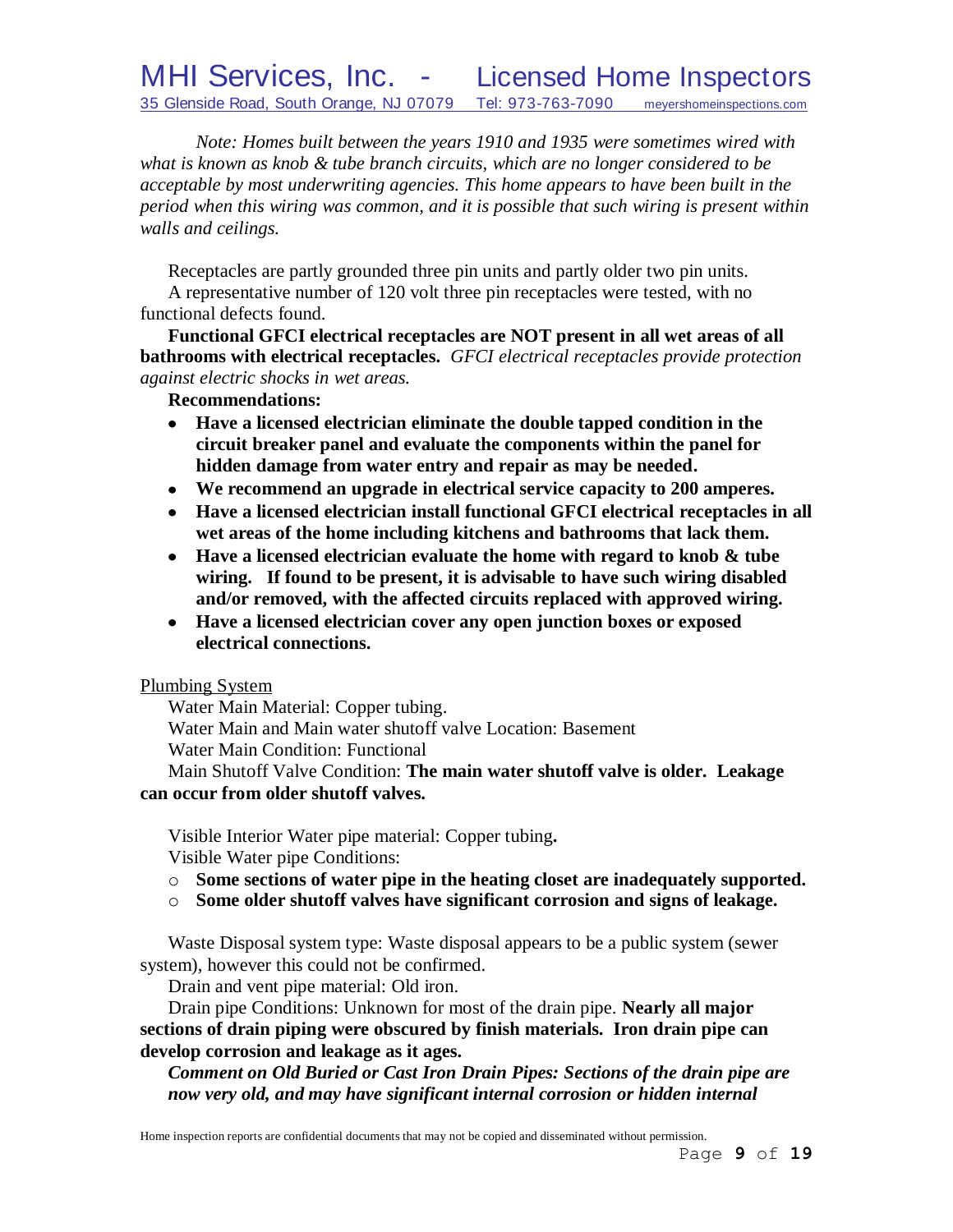*defects, and may have limited additional service life. This home inspection cannot properly evaluate buried or very old sections of drain or waste pipe.*

**Recommendations:**

- **Have a plumber evaluate the main water shutoff valve and repair or replace it as necessary to assure reliable function.**
- **Have a plumber adequately secure loose water piping in the heating closet.**
- **To determine the true condition of the waste and drain pipes we recommend that a plumber inspect them internally using a specialized video camera.**
- **Budget for repairs to drain piping in the future.**

Natural Gas Piping Visible rigid and flexible natural gas piping appeared to be in functional condition on the date of inspection.

Heating System

System Type: Steam boiler, feeding radiators.

Number of Zones: 1

Fuel: Natural Gas.

Location: Basement utility closet.

Estimated age: 2 years. Typical service life: 25 years, although maintenance is often required before this time.

Heating System Venting: Metal flue pipe to masonry chimney.

*The heating system inspection consists of visual evaluation of the exterior casing, connection pipes and fittings, normal and automatic controls, as well as venting components. A limited inspection of the internal components of the heating system are also part of this inspection, however full inspection of interior components and heat*  exchangers is not possible without extensive disassembly, which is not done in a home *inspection. Operation of the system is done using normal controls unless hot weather or the health and safety of the occupants makes this impossible or inadvisable. In seasonably warm weather we may not be able to operate the heating system for a long*  enough period of time to discover defects that may only become apparent when the *system has been operating near full capacity for an extended period of time. For heating systems that appear to be more than 50% through their design life, we recommend further evaluation by a qualified specialist to assure that hidden defects or safety related issues are not present. All heating systems need regular maintenance to remain in satisfactory operating condition, and we recommend that you adhere to a regular maintenance schedule. If a heating system shows evidence of deferred maintenance or service, then we recommend that you schedule such service before you close on the property as this may disclose conditions that may be hazardous or conducive to premature failure.*

Operational Test of Heating System: The heating system activated when heat was called for by the thermostat, and some radiators throughout the home began to heat up. **Conditions:**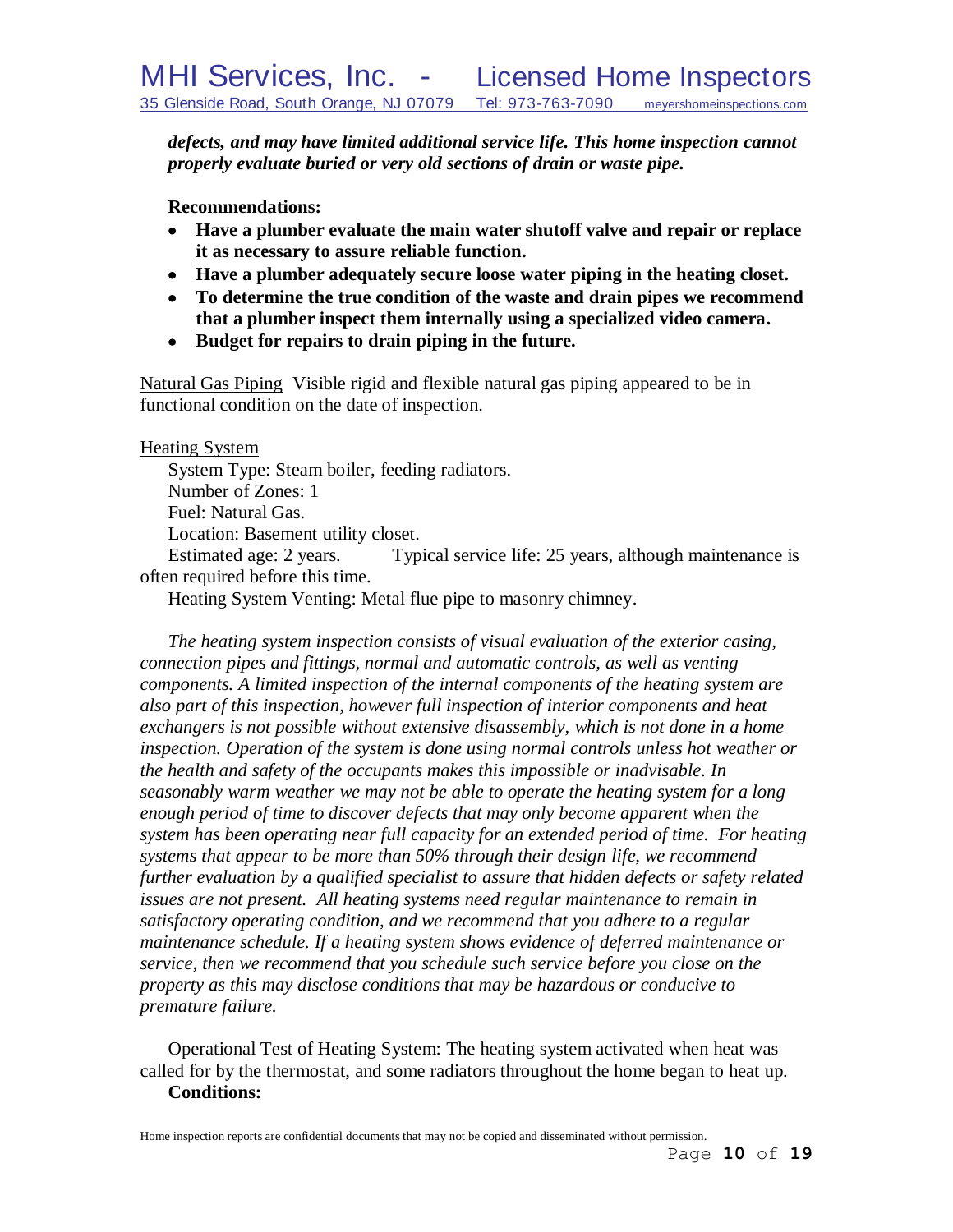o *Space in the heating utility closet is very restricted. Although the heating system is newer and appeared to function normally, we could not fully evaluate the heating system due to this restricted access.*



The back of the heating system – Front was not accessible or visible

o **Radiators and steam or circulated water pipes are older, and maintenance and repair to these older components should be anticipated.**

**Recommendations:**

- **See Basement section – finish materials must be modified to allow better access to the heating system components. The front of the boiler must be accessible for routine service.**
- **Further evaluation by a qualified specialist evaluation to assure that hidden defects or safety related issues are not present.**
- **Monitor radiators and radiator connections for leakage, and have any leaks repaired promptly.**
- **A service contract to cover future maintenance and repairs to the heating system.**

Heating Equipment Clearance & Combustion Air

Heating System Location: Basement utility.

Ventilation and Combustion Air: Adequate

Clearance to Combustibles: **Inadequate – wood stud and drywall are installed too close to the heating system.**

# **Recommendations:**

**See Basement section – finish materials must be modified to allow for more**   $\bullet$ **clearance.**

Central Air Conditioning

AC Equipment Age (Estimated): 5 years

Typical Service Lifetime: 12 to 15 years, however failure before this time is not uncommon.

Condensing Unit/Compressor Location: Exterior, right side.

Condensing Unit/Compressor Condition:

o The AC system was tested on the date of inspection, and appeared to function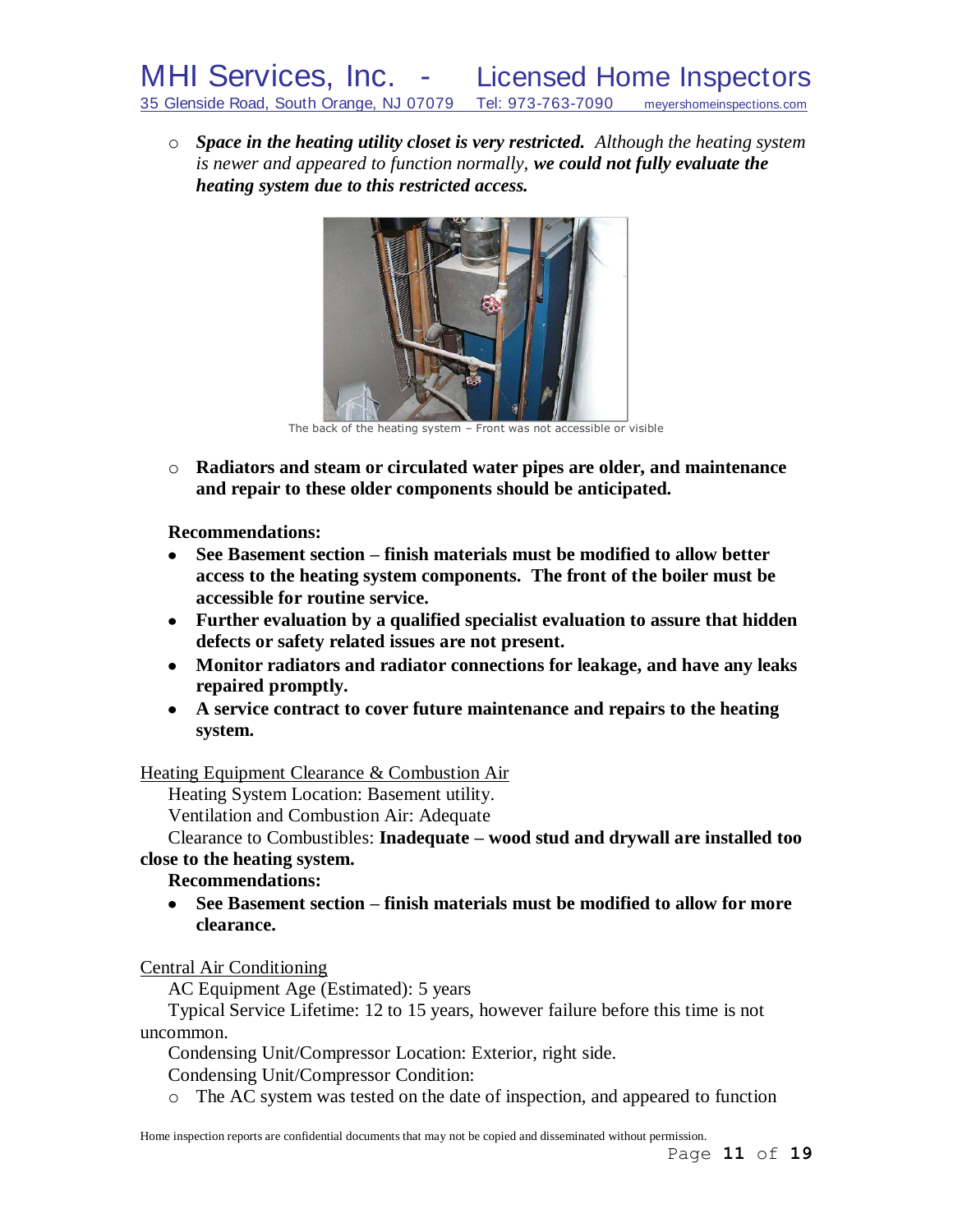normally based upon this limited time test.

Air Handler Type: Separate/Independent. Air Handler Location: Attic crawlspace. AC Condensate Drain Overflow Pan: Present

*Advisory Recommendations:* 

- *Have the AC system serviced annually by an AC technician.*
- *A service contract to cover future maintenance and repairs to the AC system.*

Asbestos *This inspection cannot guarantee that asbestos materials, which have been commonly used for insulation and some finish material, are present or absent from this home. Older homes usually have some asbestos bearing materials used in the construction, while more recently constructed homes are likely to have little or no asbestos used in the construction and interior materials. To determine with certainty if asbestos is present, sampling and lab testing is required, which is not included in this inspection.* 

**This home has a steam heating system, and asbestos was commonly used as steam pipe insulation in homes of this age.**

**Insulation material suspect of containing asbestos is present on some sections of steam pipes in the basement.**

**Recommendations:**

**Further evaluation for asbestos hazards by a qualified asbestos abatement contractor, followed by appropriate remediation as found to be needed.**

# Fuel Oil Storage

The heating system for this home uses natural gas.

 **This home inspection does not include evaluation of buried oil tanks or soil testing to determine if leakage has occurred. The history of this property is not known by us, and therefore we cannot assure you that a hidden buried oil tank does not exist on this property. If a higher level of confidence regarding the presence or absence of buried tanks is desired, then a tank search utilizing specialized equipment would be required.**

## **Recommendations:**

**Specialist search for abandoned buried tanks and specialist evaluation of**   $\bullet$ **buried and/or above ground oil storage tanks, either in use or abandoned. As leaking oil tanks can result in significant expenses, we advise careful review with legal counsel of any documents or statements relating to oil tank(s).** 

Domestic Hot Water Heater

Water Heater Type: Standard Tank. Water Heater size, gallons: 40 Heating Method/Fuel: Natural Gas. Age: 2 years. Typical Service Life: 8-10 years.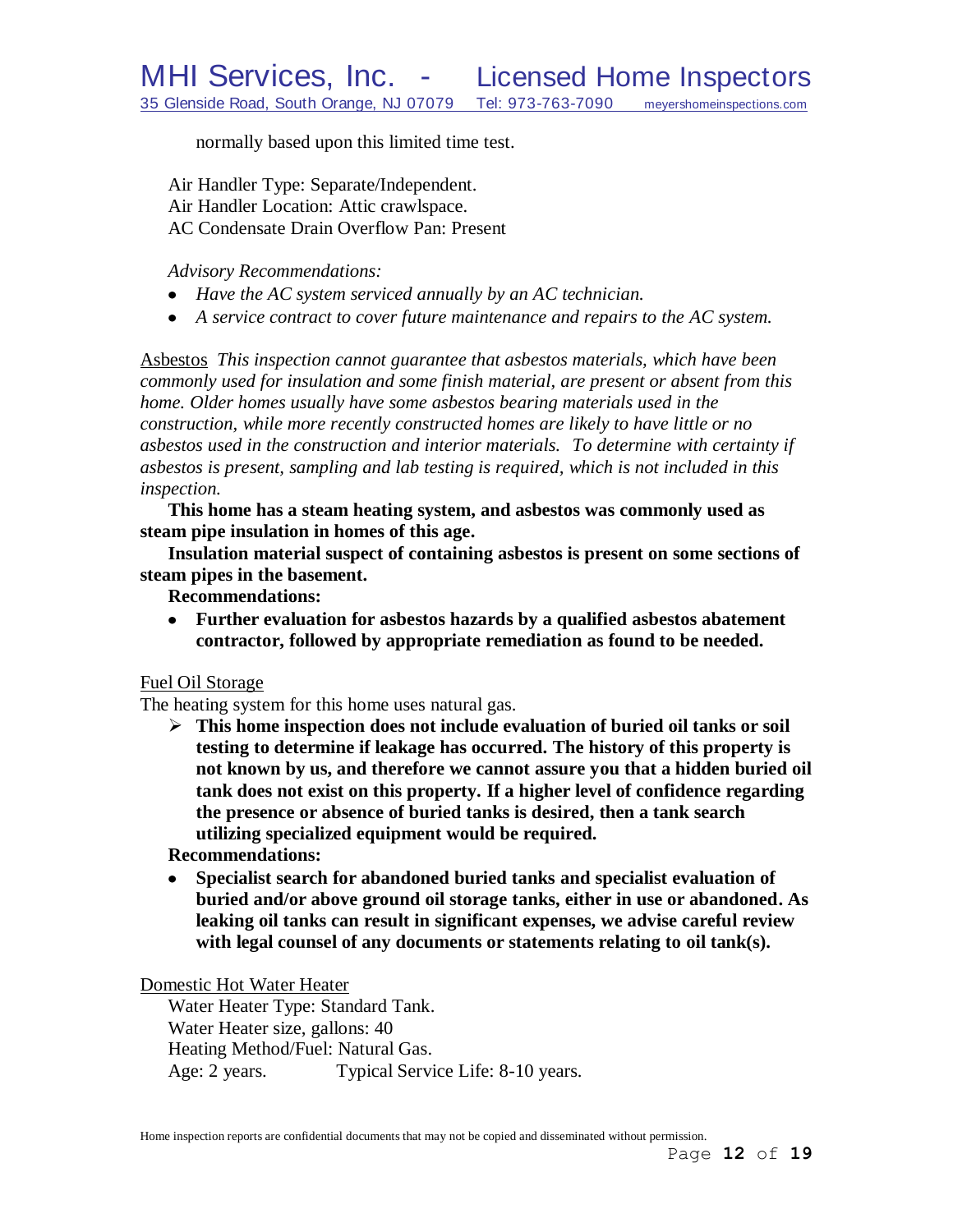Condition:

o **This water heater is not professionally installation. Flexible water piping is used rather than rigid pipe.** 

## **Recommendations:**

**Have a plumber evaluate the hot water heater installation, and modify installation as necessary to assure function and safety, or replace with a new unit.**

# General Interior Condition

Wall and Ceiling Material: Drywall and/or plaster. Wall and Ceiling Condition: Functional – only minor repairable defects. Floor Surfaces: Wood, Carpet, Tile. Floor Condition: Functional – normal wear and/or minor defects.

## Kitchen

Kitchen Sink: Functional Stovetop and Oven: Gas Condition: Functional Garbage Disposal: None present. GFCI electrical receptacles: Present and functional at wet areas. *GFCI electrical receptacles protect against shocks in wet areas.* Dishwasher: Functional, as determined by a limited operational test on the date of inspection.

Water pressure at the sink was adequate. Drainage at the sink was adequate. Kitchen cabinets and countertops are in functional condition.

Laundry Room A washer and dryer are located in the laundry area by the back door.

*Note: We do not inspect or operationally test laundry appliances during a home inspection due to the multiplicity of different cycles built in to these units and the large amount of time it*  takes to complete these cycles. We recommend that any laundry equipment that is to remain in *the home be demonstrated to be in satisfactory operational condition before you close on this property. If an electric dryer is present, proper installation is very important to assure electrical safety, including installation of a grounding cable for the dryer case. The integrity of the exterior ground cable should be checked periodically. If a gas dryer is present, the flex gas connector should be replaced if more than 5 years old. Dryer exhaust vent ducts should be metal rather than plastic to reduce the possibility of fire.*

*Note: Laundry equipment installed in close proximity to finish materials can cause extensive damage to finish materials in living areas of the home should water leakage occur due to hose or equipment failure, and you should therefore turn off the water to the laundry equipment when it is not in use.*

# Bathrooms

First Floor: Half, with sink and toilet, in functional condition. Second Floor: Full, with sink, toilet and shower over tub, in functional condition. GFCI electrical receptacles: **The second floor GFCI outlet is not functional.** *GFCI electrical receptacles protect against shocks in wet areas.* Water pressure and local drainage were adequate in all bathrooms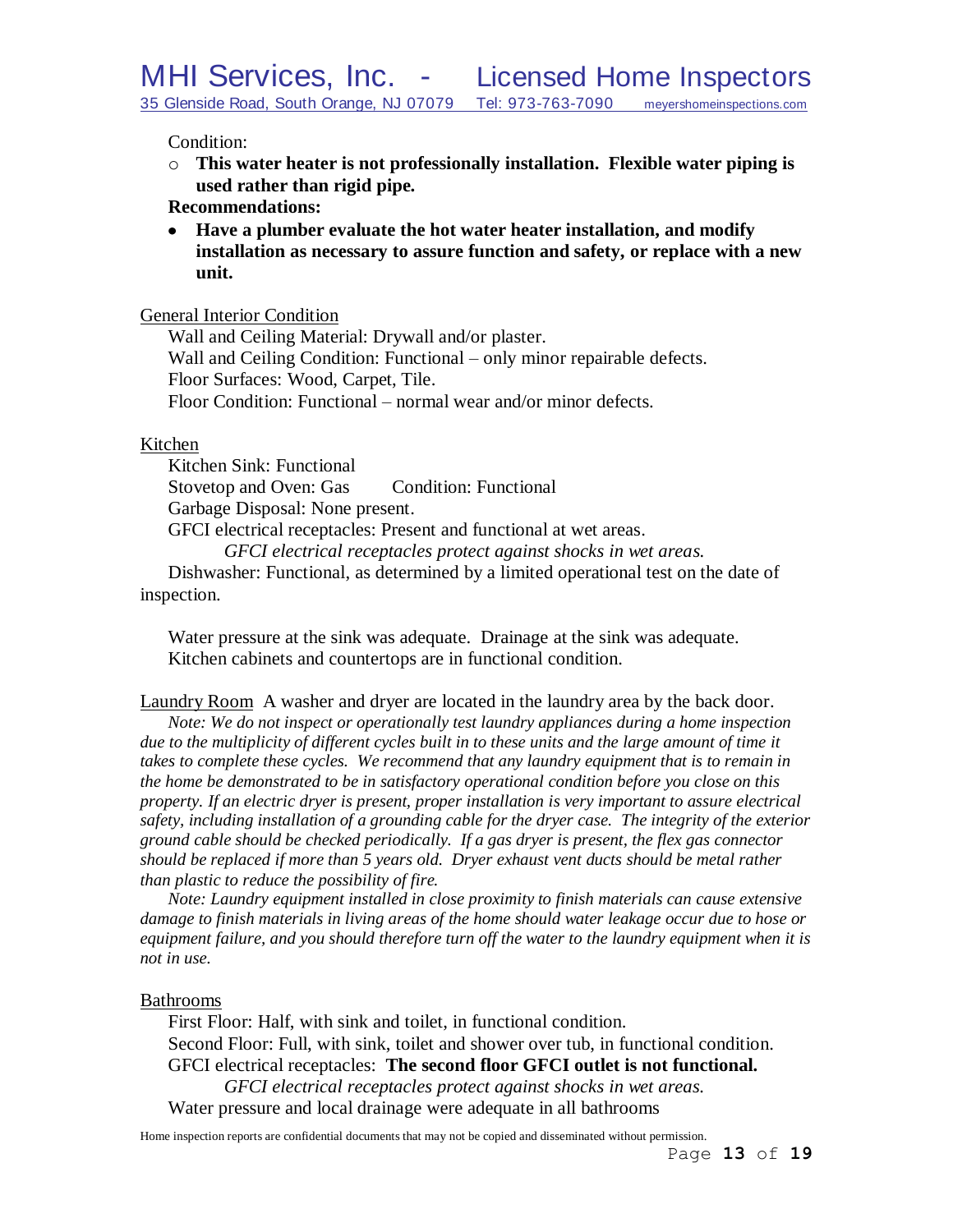### **Recommendations:**

### **See Electrical section.**

Interior Stairs Functional.

### Insulation

Visible areas of insulation: A combination of loose fill and fiberglass in the attic floor.

Insulation Condition: *Most homes of this age and type were not insulated well enough to meet current standards for energy efficiency. Consequently, you may find that exterior walls feel cold, and the cost for heating this home may be higher than for a similar size home built to modern construction standards.*

## **Recommendations:**

**For older homes, even if the insulation is properly installed, it may not meet current energy standards, and you should consider further specialist evaluation to determine if additional insulation should installed to reduce your heating and cooling costs.**

Basement and/or Crawlspaces The basement is entirely finished space. Finish materials appear to have been recently installed. Wall and ceiling finishes are all fixed drywall, with no removable panels. There appear to be two crawlspaces, one at the front and one at the rear, however both of these crawlspaces are entirely inaccessible. **The finish work in the basement does not conform to accepted standards and may promote unsafe or unhealthy conditions.**

Sump Pump: Present, beneath basement stairs. Condition:

- o The sump was dry on the date of inspection.
- o **The sump pump discharge appears to drain into the plumbing drain system. This may not be permitted by local regulation.**

Moisture Evaluation: All visible surfaces were closely inspected for stains or other evidence of prior moisture entry. Finish materials in the basement were tested with a moisture meter on the date of inspection (this includes accessible areas of both clean and any water stained areas found).

Although no high moisture meter readings were found on the date of inspection, the following adverse conditions that may allow water entry or flooding were found:

Condition:

- o **Signs of prior water entry were found to be present on some visible areas of foundation walls.**
- o **Finish materials are very new, and water entry may have occurred in the past before finish materials were installed. Water entry could occur in the future, which may damage finish materials.**

Other Basement/Crawlspace Conditions: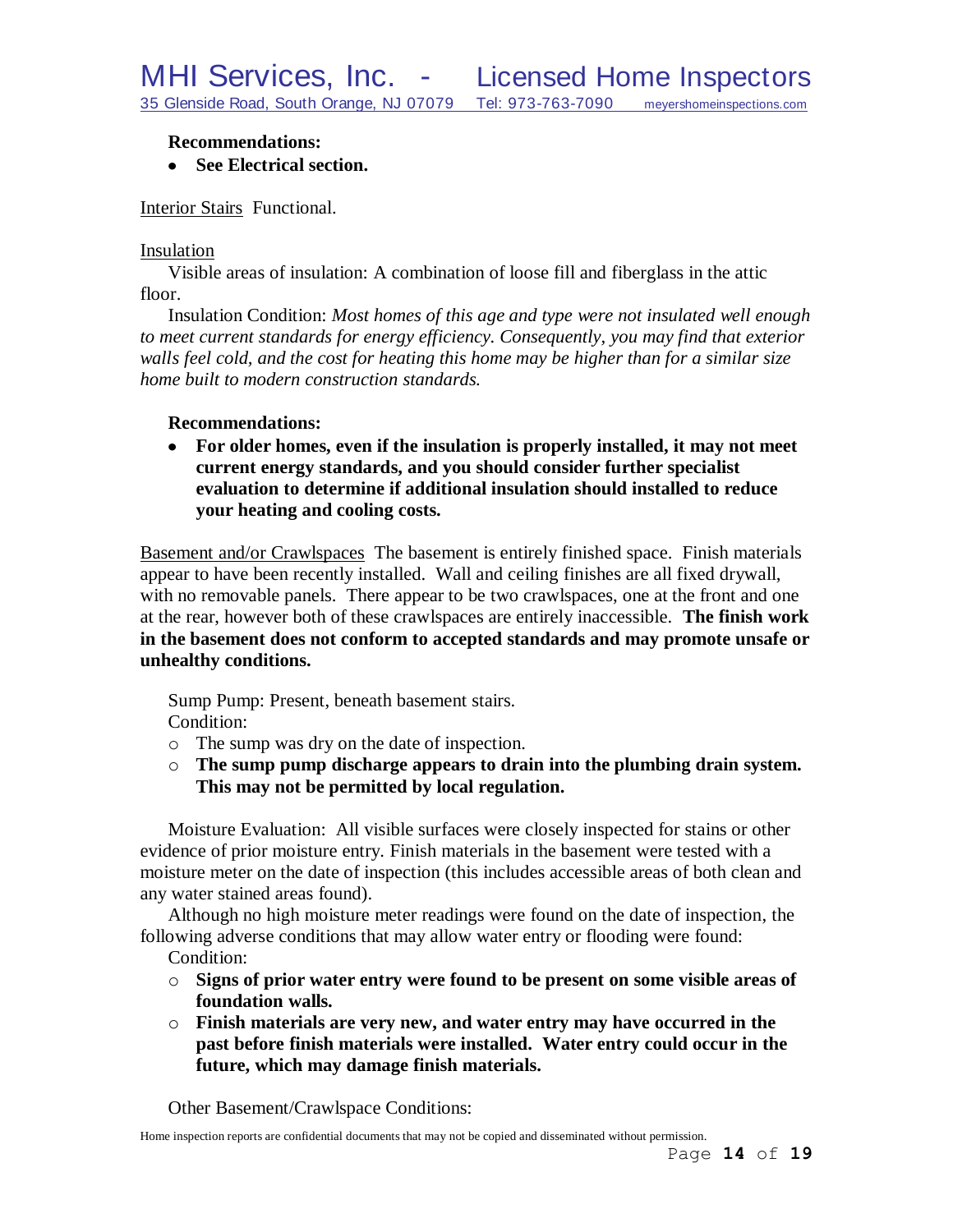o **Finish materials in the basement are incorrectly installed, partly or fully obstructing access to virtually all sections of structure as well as the heating system and utilities. The circuit breaker panel, water main, gas meter and main and heating system would all require removal of finish materials for service or replacement, which is not an acceptable condition.**



Heating system is behind fixed grills – even with grills removed, system could not be adequately serviced

- o **Basement finish walls are recently built with wood studs. The studs used for the sill plate (bottom plate, in contact with basement floor) are not pressure treated, and are hence more vulnerable to decay and wood destroying insect damage.**
- o **The basement ceiling height is very low. Recessed lighting in the ceiling contacts the heads of many normal height adults. Minimum acceptable clearance for finished living space appears to be inadequate.**
- o **The front and rear crawlspaces are totally enclosed, with no access either from the interior or exterior. This could create conditions conducive to mold growth, and obstructs access to some piping. These spaces could not be inspected.**



Basement is newly finished with fixed walls everywhere, and no access to utilities'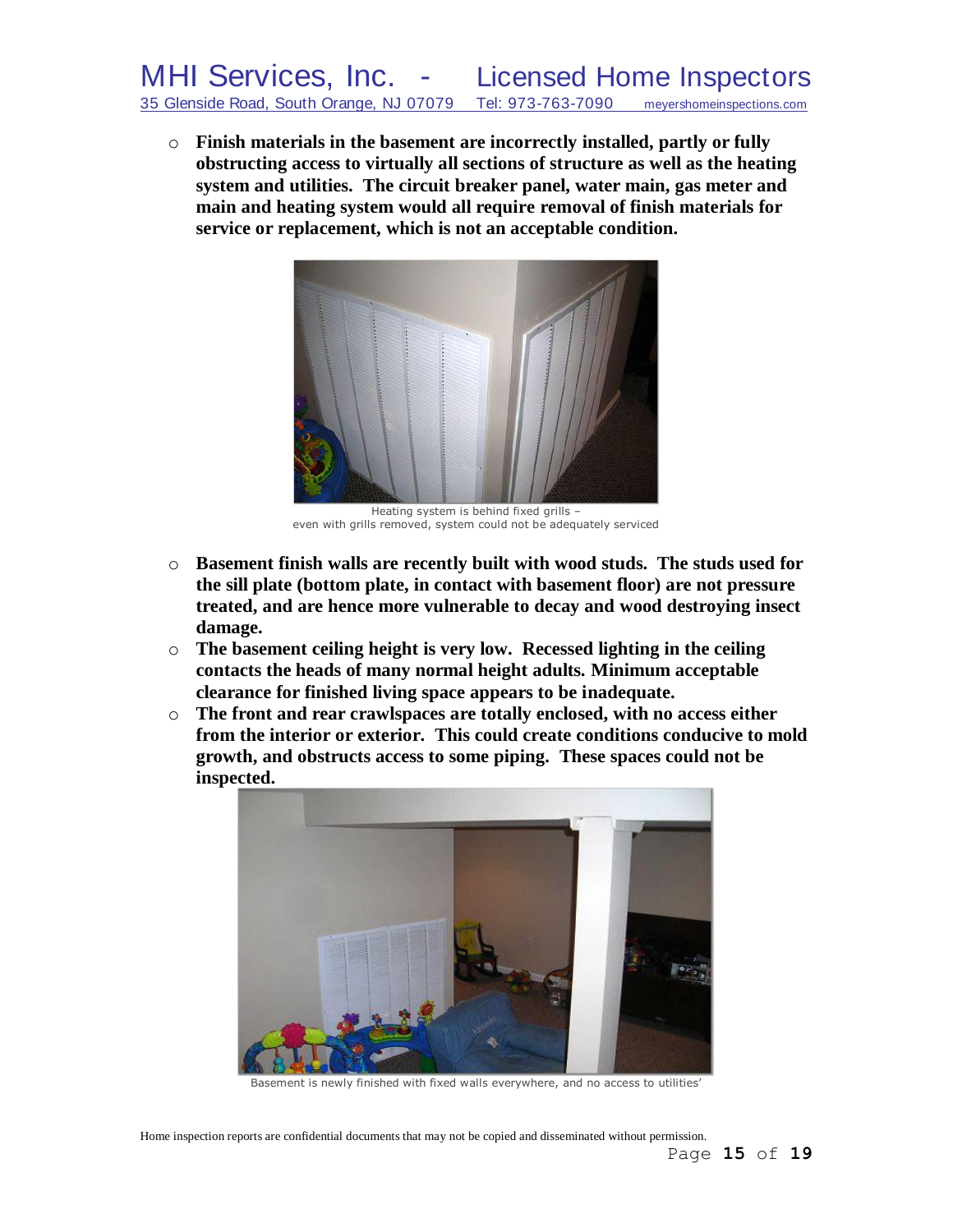**Recommendations:**

- **See the Roof Drainage section of this report – proper maintenance of gutters and downspouts can reduce the possibility of water entry into the basement.**
- **Consult with a qualified waterproofing company and/or plumber about requirements and possibilities for diverting sump pump discharge to the exterior.**
- **Periodic testing of the sump pump.**
- **Modification of basement finish materials to allow easy access to the heating system and all major utilities.**
- **Modification of basement ceiling height (if possible) to allow more headroom, and clearance for light fixtures.**
- **See separate the wood destroying insects report from Terminite, Inc.**
- **Modification of crawlspaces to allow either interior or exterior access and adequate ventilation.**
- **See the Mold section of this report for more information.**

*Please be aware that the lower level interior space is near or partially below grade level, and foundation walls and the floor slab floor cannot be perfectly water proofed, and therefore the possibility of water entry with consequent damage to stored materials or current and future finish materials exists, especially during extreme weather conditions. If recent basement dewatering (waterproofing) work has been done, this may hide evidence of prior water entry conditions, which may recur in the future. This home inspection cannot assure you that waterproofing work done by others will be completely effective. We cannot predict future conditions related to water entry, and make no representation that water entry will not occur in the future.*

Attic Space The unfinished, unfloored attic crawlspace is accessible by pull down stairs in a closet on the second floor. The attic spaces were partially entered and inspected where safe access was possible.

Condition:

- o **Some structural roof framing defects were found.**
- o **Roof ventilation may not be adequate.**

# **Recommendations:**

- **See Structural Supports section.**
- **See Roof section.**

Garage One car detached.

Vehicle Doors: One overhead door.

Power Openers: Present

Vehicle door(s) were operated.

Doors and door hardware were found to be in functional condition.

- Power Opener safety cutoff sensors: Present and tested operational by interrupting beam. Garage Structure:
	- o **Termite damage is present along part of the garage sill plate.**
	- o *Nearly all the garage walls are covered with finish materials on the interior, so it is not possible to determine the extent of termite damage. In addition, the*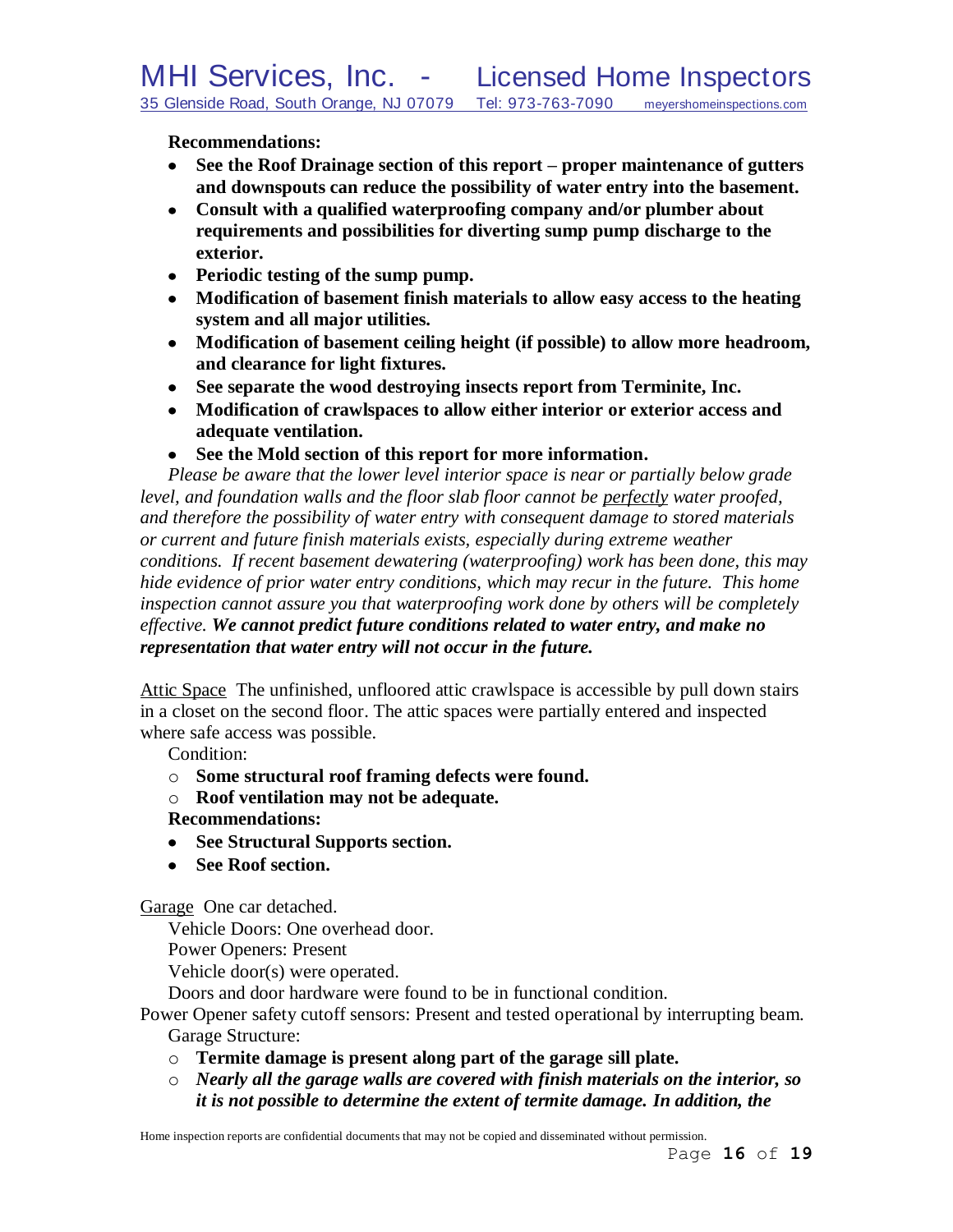*garage was overcrowded with stored items, limiting our inspection.*



Garage is totally finished and crowded with stored items

o **Soil grade level around the garage is in contact with siding. This is conducive to wood destroying insect entry.**

**Recommendations:**

- **See the separate wood destroying insects report from Terminite, Inc.**
- **Further evaluation and repair of the garage structure by a qualified contractor familiar with wood destroying insect damage repair. This will likely require removal of finish materials in the garage.**
- **To the extent possible, lower soil levels around the garage.**

Smoke & Carbon Monoxide Detectors & Fire Safety Devices Installation of smoke and carbon monoxide detectors, and a fire extinguisher in kitchens are recommended for this residence. We do not test fire safety devices, since these must be checked on a regular basis for proper operation, and this should done prior to closing on this property and regularly according to manufacturer advice thereafter.

Carbon Monoxide Tests Carbon monoxide (CO) is produced when fossil fuels are burned. Properly operating gas, or fuel oil burning heating systems normally produce very low levels of this toxic gas, and it is normally vented to the outside of the home. The best protection against carbon monoxide poisoning in a home is regular maintenance of the heating systems and chimney and flue connections, as well as properly maintained carbon monoxide detectors/alarms in the home. In the course of our home inspection the inspector wears a CO meter/alarm for his protection and yours, and all areas of the home that are entered are therefore automatically checked during our inspection. If the CO meter indicates a high level of this gas, we alert occupants and state the condition in the report.

Lead Paint Homes built prior to 1978 may have surfaces covered with paint containing lead oxide pigment, and under certain circumstances this lead-based paint can become a health hazard. *This home inspection does not include testing for lead.* **We are not certified lead inspectors, we are not insured for adverse conditions related to lead**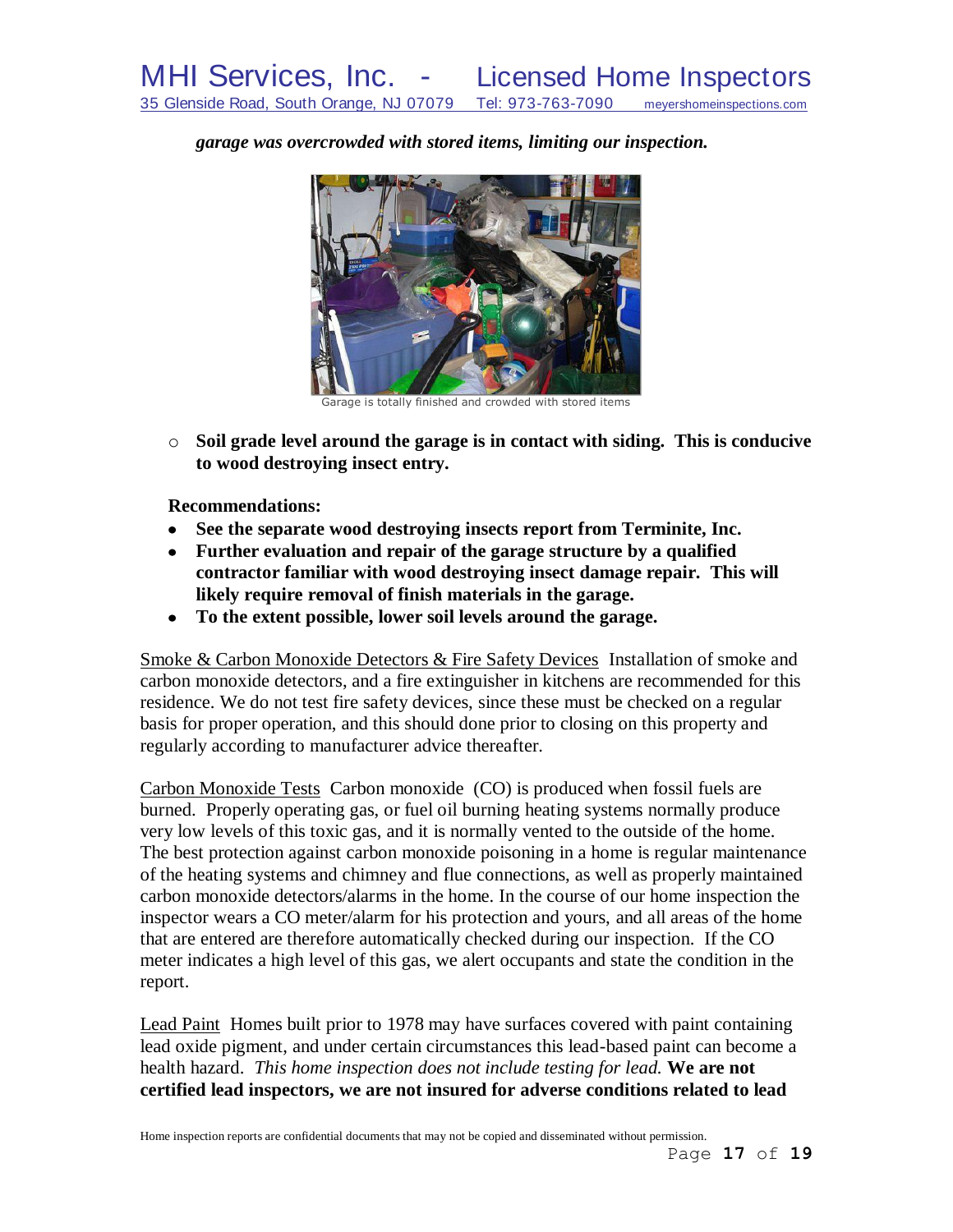**contamination of water, paint, or other materials in the home, and this inspection absolutely does not include testing for lead or evaluation of related hazards.** *If you have concerns about lead hazards, you should have further evaluation and testing done by specialists for your protection.*

Mold & Fungal Conditions Mold and other fungal organisms are a natural part of our environment and cannot be completely eliminated. Certain types of construction and wet conditions in a home can, however, allow excessive growth of mold, and damage to the structure and a health risk may occur. Humid or wet conditions in attics and finish and stored materials in basements or below grade areas may be especially prone to accelerated mold growth when water penetration occurs. **We are not certified mold inspectors or mold experts, we are not insured for adverse conditions related to mold or fungal organisms, and this inspection absolutely does not include testing for mold or other fungal organisms.** *If you have concerns about mold, you should have further evaluation and testing done by specialists for your protection.*

Inspection for Rodents & Other Pests Not Included This home inspection does not include an inspection for rodents and other pests such as mice, rats, squirrels, bats, roaches, bedbugs, or other insect pests.

Ordered Tests A radon screening test is being done. The results of this radon test are pending laboratory analysis and will be sent directly to you by the testing lab. If this home has a radon mitigation system installed, the radon test is done with the system in operation. The radon test is done by a licensed radon technician, but not a radon mitigation specialist, and the radon mitigation system, if present, is not evaluated or tested as part of our home inspection or the radon test.

No other tests requiring lab analysis are being done.

**About this Report** The goal of this home inspection report is to provide you with objective information on the condition of the home as we found it on the date of inspection. The scope of this inspection is described and limited by the Home Inspection Agreement previously sent to you. This Home Inspection is not an *environmental* inspection or *appraisal* of the property. If you have any questions as to which items or systems are included in, or excluded from, or of the general nature or limitations of a Home Inspection, you are encouraged to ask these questions without delay.

Recommendations we make for repairs, maintenance, service, or further specialist evaluation, must be completed prior to your closing on the property. Only qualified and/or licensed contractors should be hired to do repair work. If you fail to follow our recommendations, or fail to have them completed prior to closing on the property, we cannot be held responsible for the consequences of your lack of action.

All separate reports from other inspections for wood destroying insects, testing laboratories, septic system and/or well experts, mold experts, etc. should be carefully read and considered as well.

May I also remind you that this report presents the condition of the home as we found it on the date of the inspection. From the date of our inspection, to the date you close on this property, systems may fail, and other damage to the home can occur, all of which is